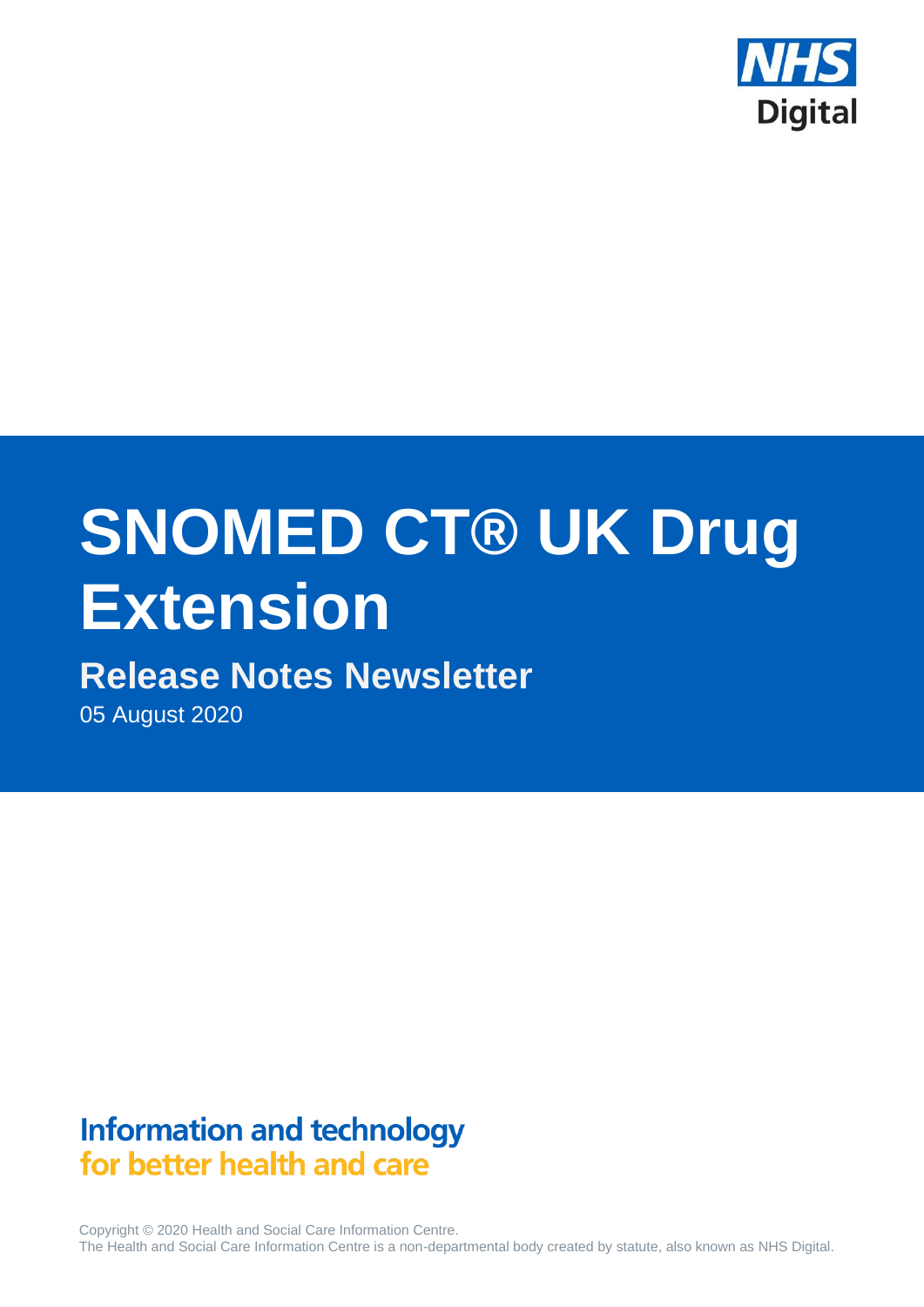# This document covers the data provided in Release Format 2 (RF2) of SNOMED CT

The Release Notes Newsletter has been constructed to add further clarification to some dm+d content that has been identified as requiring such (due to e.g. differences between dm+d approach and that of current drug catalogues) and to communicate changes to the release and forthcoming changes to future releases.

This document is intended to be adjunct to, not a replacement, for other documentation already available, and should be read in conjunction with current published dm+d documentation available through the 'dm+d resources' section of the [dm+d website.](https://www.nhsbsa.nhs.uk/pharmacies-gp-practices-and-appliance-contractors/dictionary-medicines-and-devices-dmd) SNOMED CT UK Edition [notices and known issues](https://hscic.kahootz.com/connect.ti/t_c_home/view?objectId=14224752) are published on [Delen,](https://hscic.kahootz.com/connect.ti/t_c_home) the NHS Digital terminology and classifications collaboration site.

All queries (omissions, perceived inaccuracies etc) about this document should be directed to the NHS Digital, Standards Delivery helpdesk [\(information.standards@nhs.net\)](mailto:information.standards@nhs.net).

Please note:

- The content of this document is intended to support implementation and usage of dm+d and is not a replacement for good system design.
- This document will be subject to update further to user feedback and any changes to dm+d content or structure.
- Whilst the first section may see little change (but see note above) the final sections detail changes and forthcoming changes to specific releases and content will therefore be updated with each release.

\*This document is designed to support dm+d content in general but specifically the SNOMED CT<sup>1</sup> UK Drug Extension. For more information about all components and releases relating to dm+d see the [dm+d website](https://www.nhsbsa.nhs.uk/pharmacies-gp-practices-and-appliance-contractors/dictionary-medicines-and-devices-dmd)

<sup>1</sup> SNOMED® and SNOMED CT® are registered trademarks of the International Health Terminology Standards Development Organisation (IHTSDO®) [\(www.snomed.org\)](http://www.snomed.org/). SNOMED CT® was originally created by the College of American Pathologists.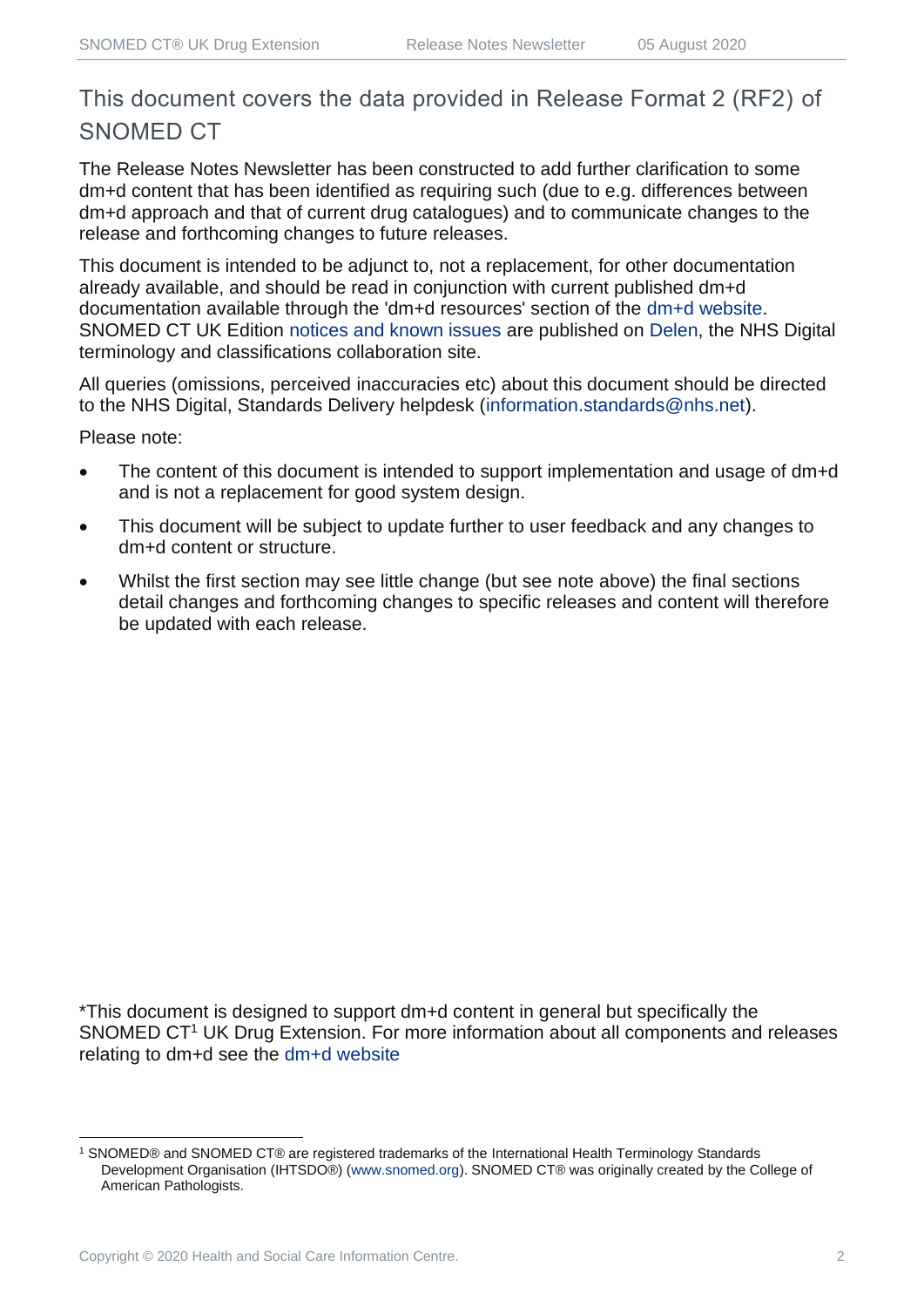## COPYRIGHT

- This material includes SNOMED Clinical Terms® (SNOMED CT®) which is used by permission of the International Health Terminology Standards Development Organisation (IHTSDO). All rights reserved. SNOMED CT®, was originally created by The College of American Pathologists. "SNOMED" and "SNOMED CT" are registered trademarks of the IHTSDO.
- The NHS Dictionary of Medicines and Devices (dm+d) has been developed and is delivered through a partnership between the Health and Social Care Information Centre [\(digital.nhs.uk\)](https://digital.nhs.uk/) and the NHS Business Services Authority [\(https://www.nhsbsa.nhs.uk/nhs-prescription-services\)](https://www.nhsbsa.nhs.uk/nhs-prescription-services)

## DISCLAIMER

The Health and Social Care Information Centre<sup>2</sup> (HSCIC) accepts no liability for loss of data or for indirect or consequential losses, which is not the result of the negligence of the HSCIC and liability for such losses is hereby expressly excluded.

No warranty is given by the HSCIC, the Department of Health and Social Care or the International Health Terminology Standards Development Organisation as to the accuracy and comprehensiveness of SNOMED CT. All conditions, warranties, terms and undertakings, express or implied, whether by statute, common law, trade practice, custom, course of dealing or otherwise (including without limitation as to quality, performance or fitness or suitability for purpose) in respect of SNOMED CT are hereby excluded to the fullest extent permissible by law.

<sup>&</sup>lt;sup>2</sup> The Health and Social Care Information Centre is a non-departmental body created by statute, also known as NHS Digital.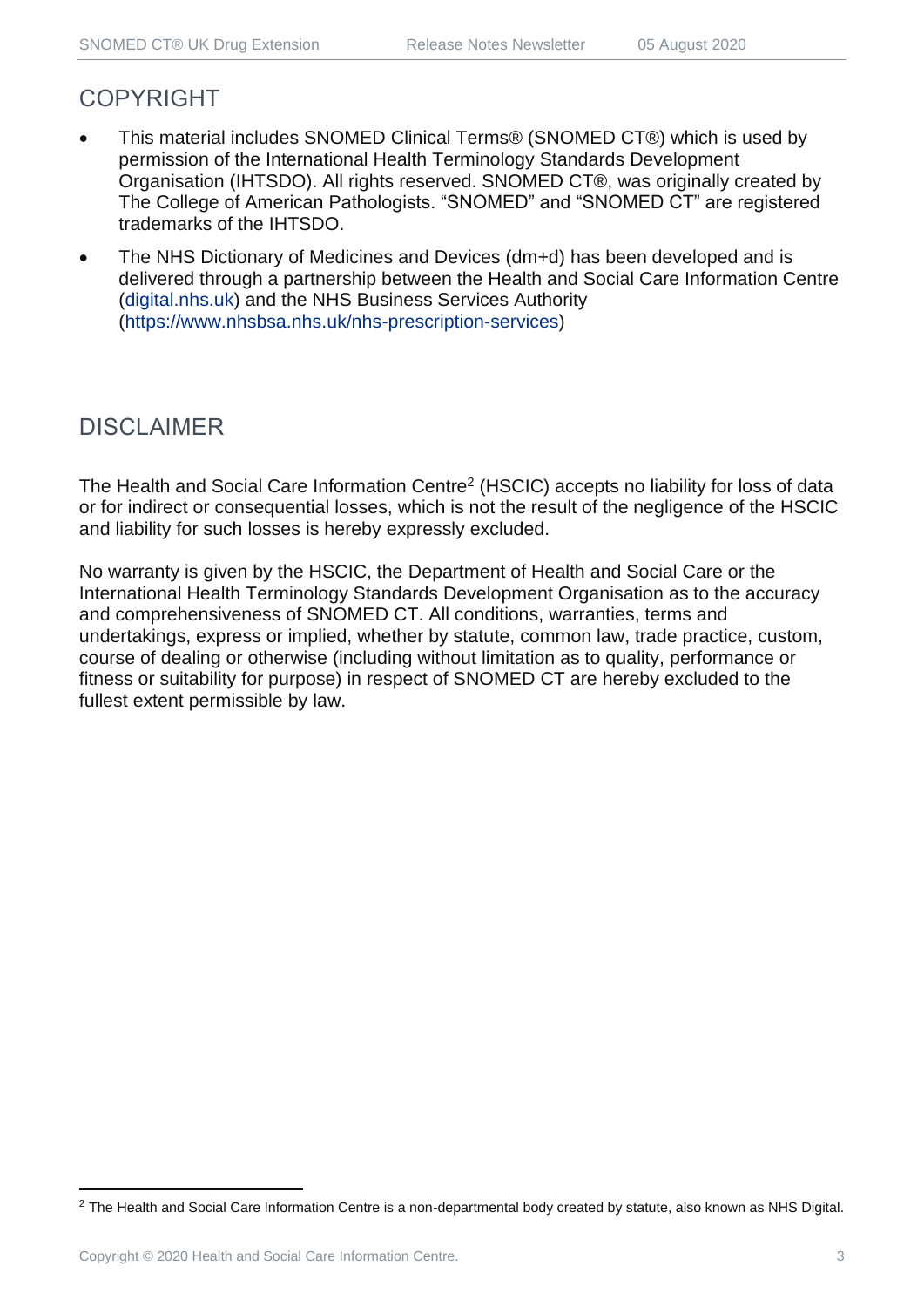# **1 Comments on current content:**

# **1.1 Dose forms**

With respect to Editorial Policy it is important to emphasise:

#### **1.1.1 Patches**

- Strength is usually expressed as the amount of 'active drug' (by weight) released over x hours (e.g. per hour or per 24 hours)
- The intended duration of usage of a patch is not identified at VMP or AMP level i.e. a transdermal estradiol patch releasing 50mcg/24hours would be represented by the same VMP whether it is intended for twice weekly usage or weekly usage
- No distinction is made to differentiate the type of drug reservoir utilised although this may be relevant in certain off-license indications.

#### **1.1.2 Injections**

Due to the need to add more information to the dose form in dm+d injections are expressed as e.g. powder and solvent for injection etc rather than merely injection. However, the need to pick a dose form of this complexity may be prohibitive in secondary care prescribing where the prescriber merely wishes to prescribe an 'injection'.

Within the guidance for secondary care there is outlined the means for prescribers to prescribe at the more abstract level (injection). Please refer to the Secondary Care Implementation Guidance for details, in the 'Implementation Guidance' section of the [dm+d](https://www.nhsbsa.nhs.uk/pharmacies-gp-practices-and-appliance-contractors/dictionary-medicines-and-devices-dmd)  [website.](https://www.nhsbsa.nhs.uk/pharmacies-gp-practices-and-appliance-contractors/dictionary-medicines-and-devices-dmd)

#### **1.1.3 Injections for intraspinal use**

Injections licensed for intraspinal administration are not differentiated at VMP level in dm+d. In addition a number of products that may be given by this route are unlicensed specials. For prescriptions requiring a product to be given by these high risk routes it is necessary that the suitability of the product to be administered is confirmed at the point of dispensing and/or administration.

#### **1.1.4 Alcoholic vs aqueous gels**

The base used in cutaneous products is not identified at VMP level in dm+d. This may mean that in order to specify a patients requirements more specifically prescribing at AMP level is more appropriate.

For example:

• Benzoyl peroxide 5% gel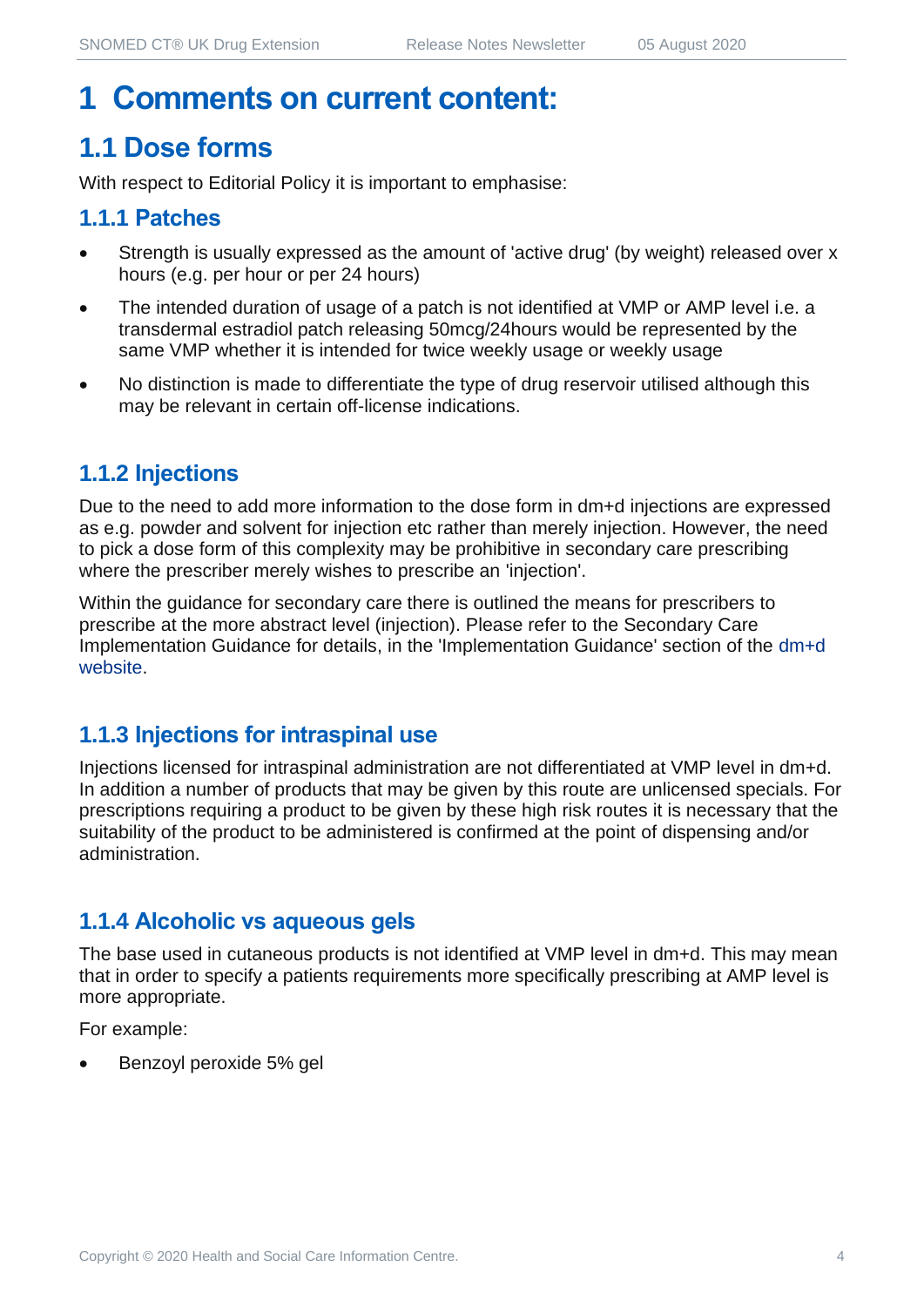# **1.2 Editorial Policy**

#### **1.2.1 Preservative Free**

The preservative free flag is used to denote the absence of preservative in preservative free *eye drops* only.

Please note:

- the setting of this flag only confirms that preservative is absent from the VMP; a null value does not necessarily indicate that it is present
- **The flag is not applied to any other dose form** i.e. intra-spinal injections are not distinguished (see note above).

#### **1.2.2 Route of administration**

Information on route of administration is provided at VMP level. The information is only provided as a support for decision support and not intended to inform clinicians on usage.

At VMP level routes are merely a superset of the linked AMP licensed routes.

#### **1.2.3 Inclusion of Unit of Measure at VMP**

Semantic normal form patterns for VMP descriptions in dm+d follow the pattern:

**Name Strength** Modification(s) **Form Unit dose** xxx-free(s)

Following this pattern would mean for tablets, capsules etc full description would be:

Atenolol 25mg tablets 1 tablet

To retain these full descriptions would make the descriptions unsuitable for use in a human interface. Therefore the unit dose is left implied (Atenolol 25mg tablets).

There are instances however where the form is insufficiently precise to describe the product and therefore the unit dose is included in the name. These instances include:

The form injection does not fully describe a product therefore the name is qualified with the unit dose form for example: ampoules, vials, pre-filled syringes etc.

E.g. Furosemide 50mg/5ml solution for injection ampoules.

• Other unit dose examples include: Budesonide 250micrograms/ml nebuliser liquid 2ml unit dose vials, Carbenoxalone 1% granules 2g sachets, Benorilate 2g granules sachets.

*See dm+d Editorial Policy for full examples and exceptions to this rule.*

#### **1.2.4 The use of Fully Specified Names and Preferred Terms**

The semantic representation of concepts in dm+d (the dm+d name and dm+d description) may be updated in line with changes to dm+d Editorial Policy, changes to the product name itself or to supplier names. Within the SNOMED CT UK Drug Extension the current dm+d derived description for the core concept classes of VTM, VMP, VMPP, AMP and AMPP becomes the Preferred Term so a change to the dm+d terms would cause the Preferred Term to be updated.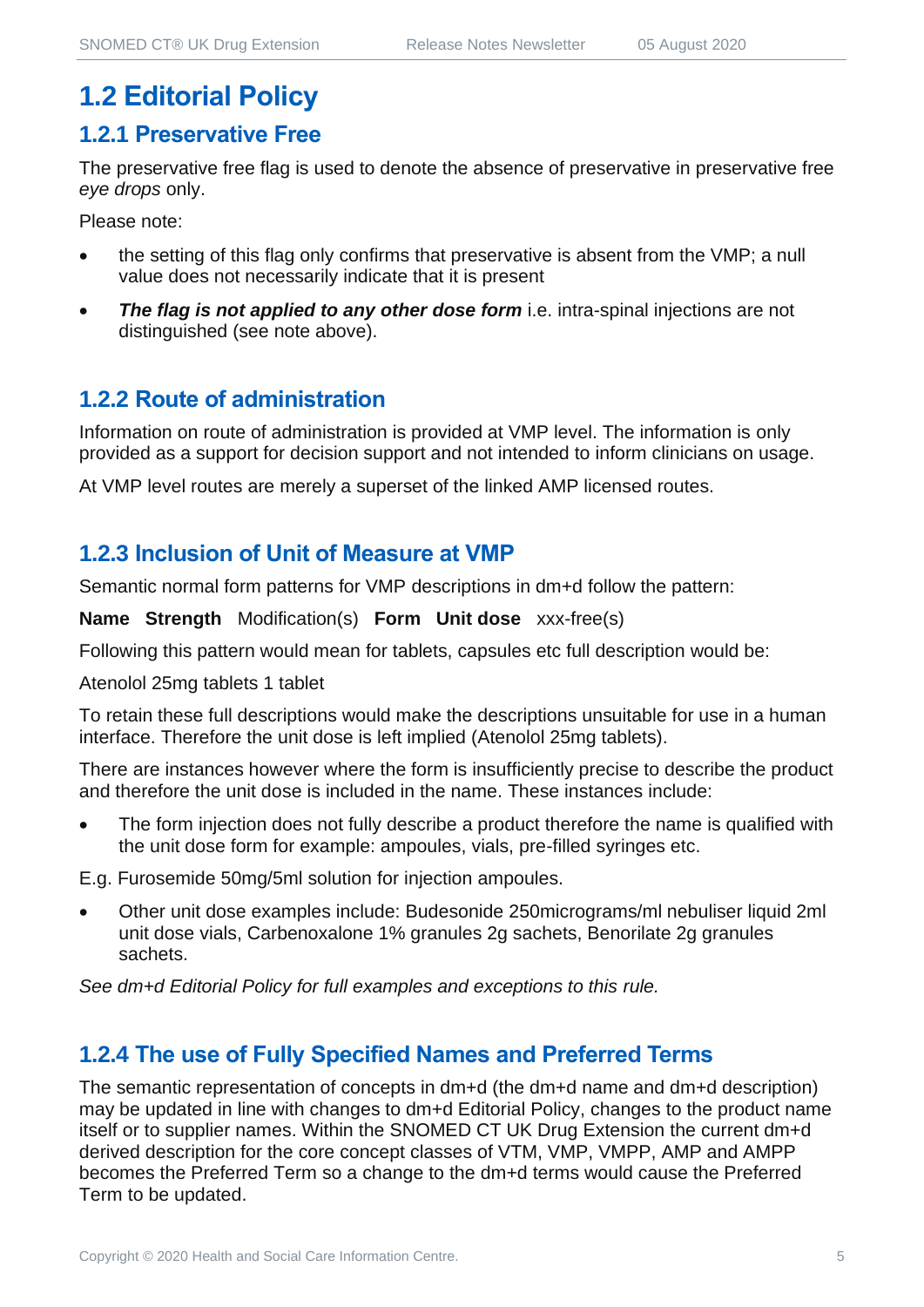Fully Specified Names in SNOMED CT will generally remain unchanged<sup>3</sup>. The differences in Editorial policies between SNOMED CT and dm+d mean that there will be instances where there is a mismatch between the Preferred Term and the Fully Specified Name.

#### **1.2.5 Mechanisms for specifying Descriptions for use in the UK Edition of SNOMED CT- Realm Language Refsets**

A combination of factors such as professional preference, clinical safety & data schema conformance require the use of some supplementary mechanism for Specifying SNOMED CT Descriptions applicable to the UK Edition of SNOMED CT.

From the October 2011 UK Edition, in RF1 an NHS Realm Description Subset was published. With the deprecation of RF1 this is replaced by the National Health Service realm language reference set published in two parts. The "Pharmacy part" as published in the SNOMED CT UK Drug extension and its 'Clinical part' partner in the UK Extension. Together these two encompass the entire SNOMED CT description content and identifies the preferred term to be used in the NHS realm for all SNOMED CT concepts.

In RF2 the refset can be found in the location Refset\Language. National Health Service realm language reference set (pharmacy part) refset ID 999000691000001104

National Health Service realm language reference set (clinical part) refset ID 999001261000000100

#### **1.2.6 Concept Status in dm+d vs Concept status in SNOMED CT**

Where concepts are created in dm+d and an identifier from the SNOMED CT International Release is not available at that time a SNOMED CT UK Drug Extension identifier is allocated. This is released in the dm+d XML data.

When the dm+d concepts are subsequently used to create the SNOMED CT UK Drug Extension it may be that the dm+d derived concept is determined to be a duplicate of a concept now available in the SNOMED CT International Release. In these instances the dm+d derived concept is given a retired status with a relationship to the SNOMED CT International Release concept. In the XML data the dm+d derived concept may remain valid with its original identifier for some time.

There may be instances where a SNOMED CT identifier from the International Release has been allocated to a concept within dm+d and this is subsequently discovered to be inappropriate for the dm+d concept. In this instance the SNOMED CT identifier from the International Release will appear in the dm+d XML format data as a previous identifier. These identifiers from the International Release will appear in the SNOMED CT UK Drug Extension with a status of current.

<sup>3</sup> From the SNOMED CT Technical Reference Guide for the FullySpecifiedName:

Changes in presentation such as changed capitalization, punctuation, spelling or revision due to changes in agreed presentation style are permitted as long as they do not change the specified meaning of the Concept. Some changes to the semantic type shown in parentheses at the end of the FullySpecifiedName may also be considered minor changes if the change in hierarchy does not alter the Concept's meaning.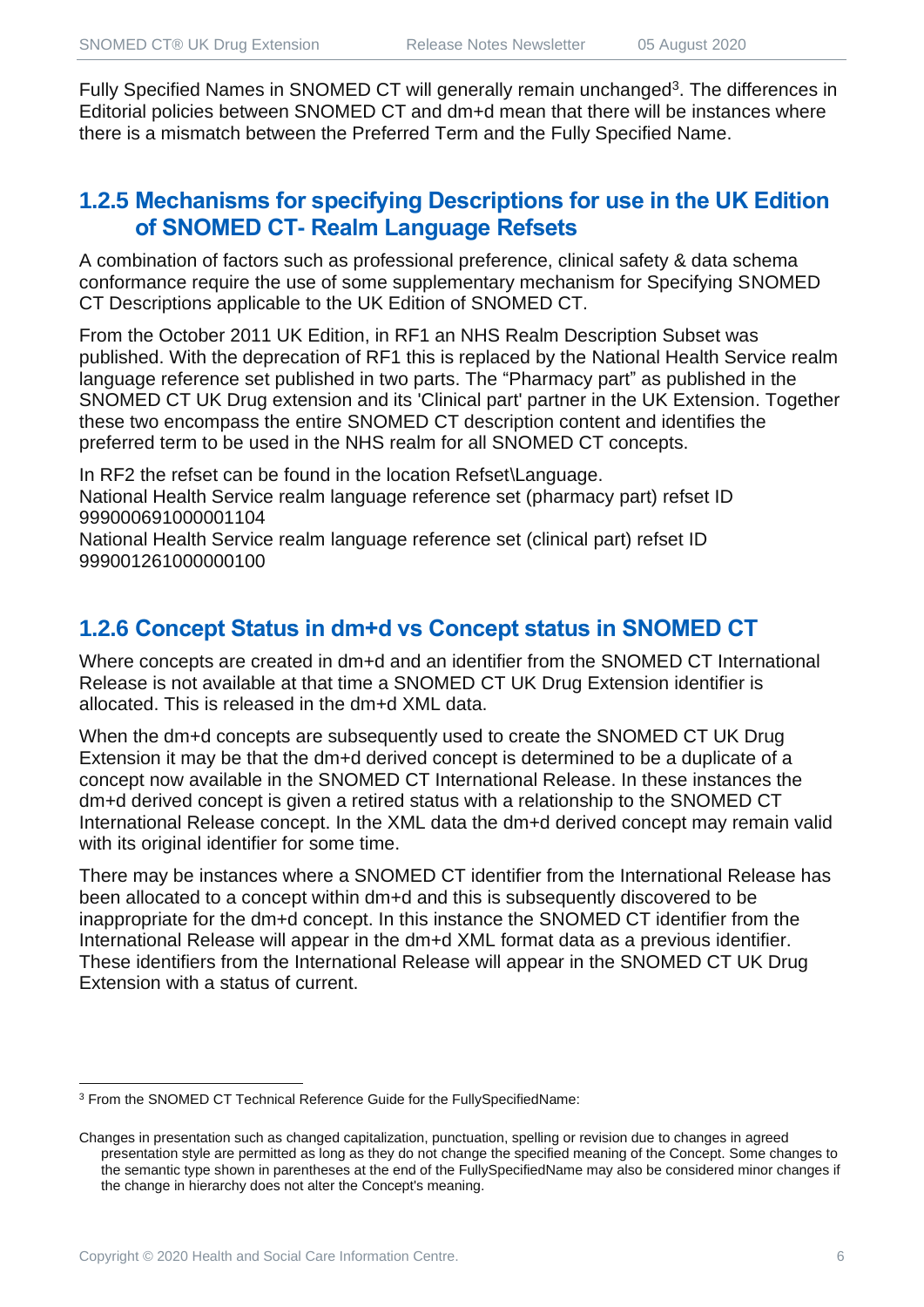# **1.3 Specific Products**

#### **1.3.1 Morphine and Tramadol modified release products**

Because there are no pharmacopoeial standards for oral modified release preparations 12 and 24 hour modified release morphine products are not distinguished at VMP level in dm+d. The same applies to the modified release tramadol products.

Two subsets are provided with the SNOMED CT release distinguishing related AMPs according to current licensed indications. For products where licensed indications are not available, for example, where wholesalers may provide products from several manufacturers and SPCs are not available these products will not be included in the 12 and 24 hour modified release subsets.

Explanation of how these subsets can be utilised within a prescribing framework can be found in the Secondary Care Implementation Guidance, in the 'Implementation Guidance' section of the [dm+d website.](https://www.nhsbsa.nhs.uk/pharmacies-gp-practices-and-appliance-contractors/dictionary-medicines-and-devices-dmd)

#### **1.3.2 Valproic acid vs valproate semisodium**

We have taken advice and clinically the active moiety for these products is the same and so they are not differentiated at VMP level. The two brands available have different indications so it may be necessary for the prescriber to specify the brand required to ensure they are prescribing within the details of the product license.

This may be an issue for other products such as cyproterone acetate where two brands exist with different indications for use.

#### **1.3.3 Concentrate and 'High Strength' Morphine and Methadone**

dm+d does not identify concentrate or 'high strength' morphine or methadone products as such in the VMP term. Consideration should be given to how these products are displayed in picking lists to reduce the risk of mis-selection where multiple strengths are available.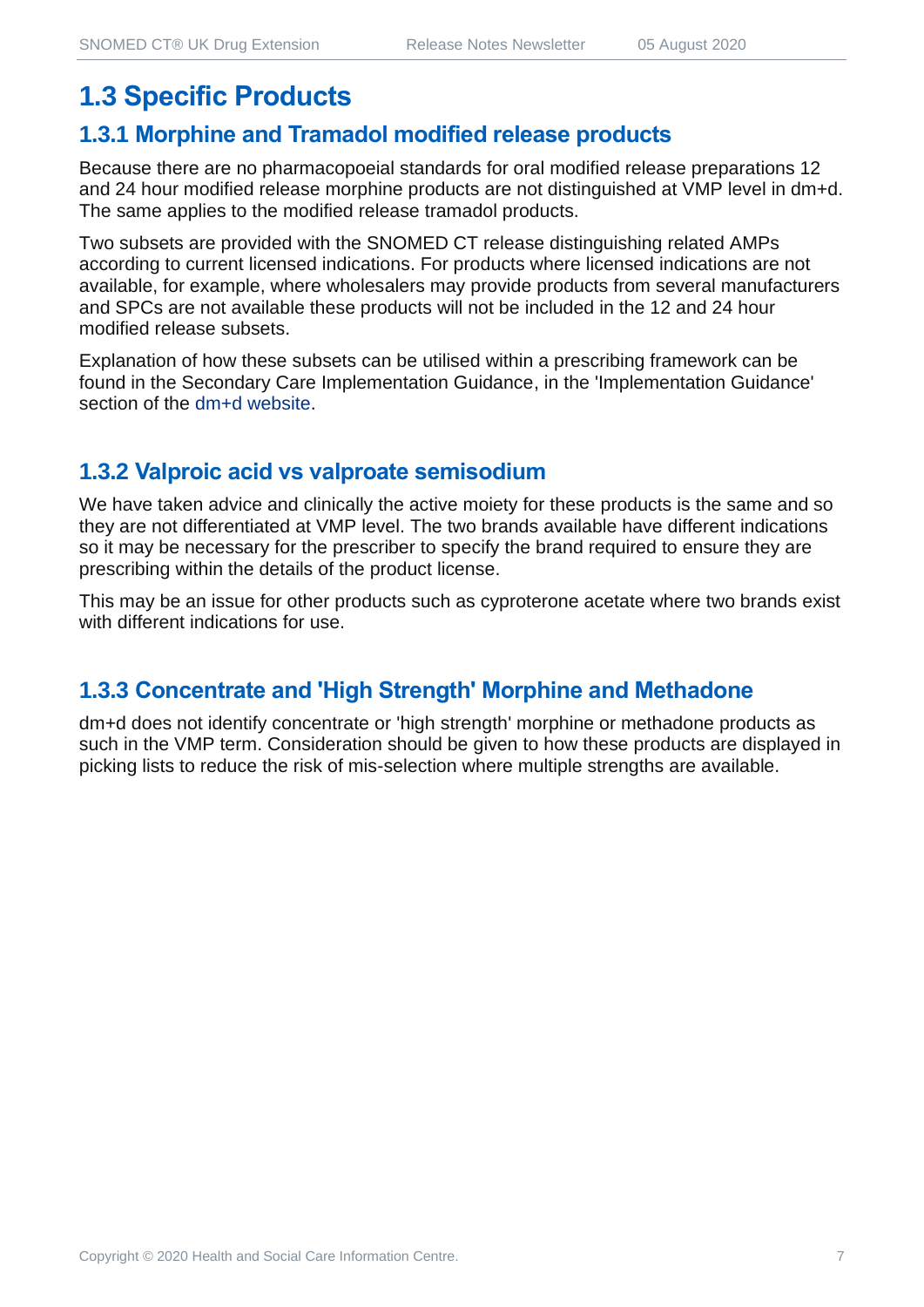# **1.4 Other Information**

#### **1.4.1 Duplicated SNOMED IDs**

It is a basic principle of terminology that concept identifiers should not be reused. Due to a process error in 2006 a small number of SNOMED IDs were issued twice in dm+d. The concepts bearing these duplicated identifiers have all been invalidated and license holders were notified at the time. However it is recognised that since that time a number of new licenses have been issued and so a list of the duplicated identifiers and the terms is provided here for information.

| ID                                   | dmd_name                                                                                               | conceptType |
|--------------------------------------|--------------------------------------------------------------------------------------------------------|-------------|
| 9854411000001103                     | Smartflow drainable night drainage bag NB2 2litre, AMPP<br>120cm tube (Manfred Sauer UK Ltd) 10 device |             |
|                                      | 9854411000001103 Medium chain triglycerides - invalid                                                  | VTM         |
|                                      | 9854511000001104 Calcium + Magnesium                                                                   | VTM         |
|                                      | 9854511000001104 Gel-X tablets (Oakmed Ltd)                                                            | AMP         |
|                                      | 9854611000001100 Ostomy discharge solidifying agents 140 tablet                                        | <b>VMPP</b> |
| 9854611000001100   Ichthammol + Zinc |                                                                                                        | VTM         |
|                                      | 9854711000001109 Gel-X tablets (Oakmed Ltd) 140 tablet                                                 | <b>AMPP</b> |
|                                      | 9854711000001109 Amiloride + Cyclopenthiazide - invalid                                                | VTM         |
| 9854911000001106                     | Meglumine amidotrizoate + Sodium amidotrizoate<br>- invalid                                            | VTM         |
|                                      | 9854911000001106  International normalised ratio testing strips 24 strip VMPP                          |             |

#### **1.4.2 Subset Information**

Information relating to the scope and status of subsets contained in the SNOMED CT UK Drug Extension can now be found at the [Data Dictionary for Care \(DD4C\).](https://dd4c.digital.nhs.uk/dd4c/)

### **1.4.3 RF2 module dependency**

Several back-dated changes were made to the module dependency reference set (900000000000534007) in the release of 1 April 2017.

Modules effective as at 2016-12-07 and 2017-01-04 that are stated incorrectly as being dependent on modules effective as at 2016-01-31 or 2016-04-01 have had those target effective times corrected to 2016-07-31 or 2016-10-01 respectively.

For effective times 2006-05-01 onwards, dates representing the dependency of the SNOMED CT United Kingdom Edition reference set module (999000031000000106) on the SNOMED CT United Kingdom drug extension module (999000011000001104) have been updated to align with the dates representing the dependency of the SNOMED CT United Kingdom Edition module (999000041000000102) on the SNOMED CT United Kingdom drug extension module (999000011000001104).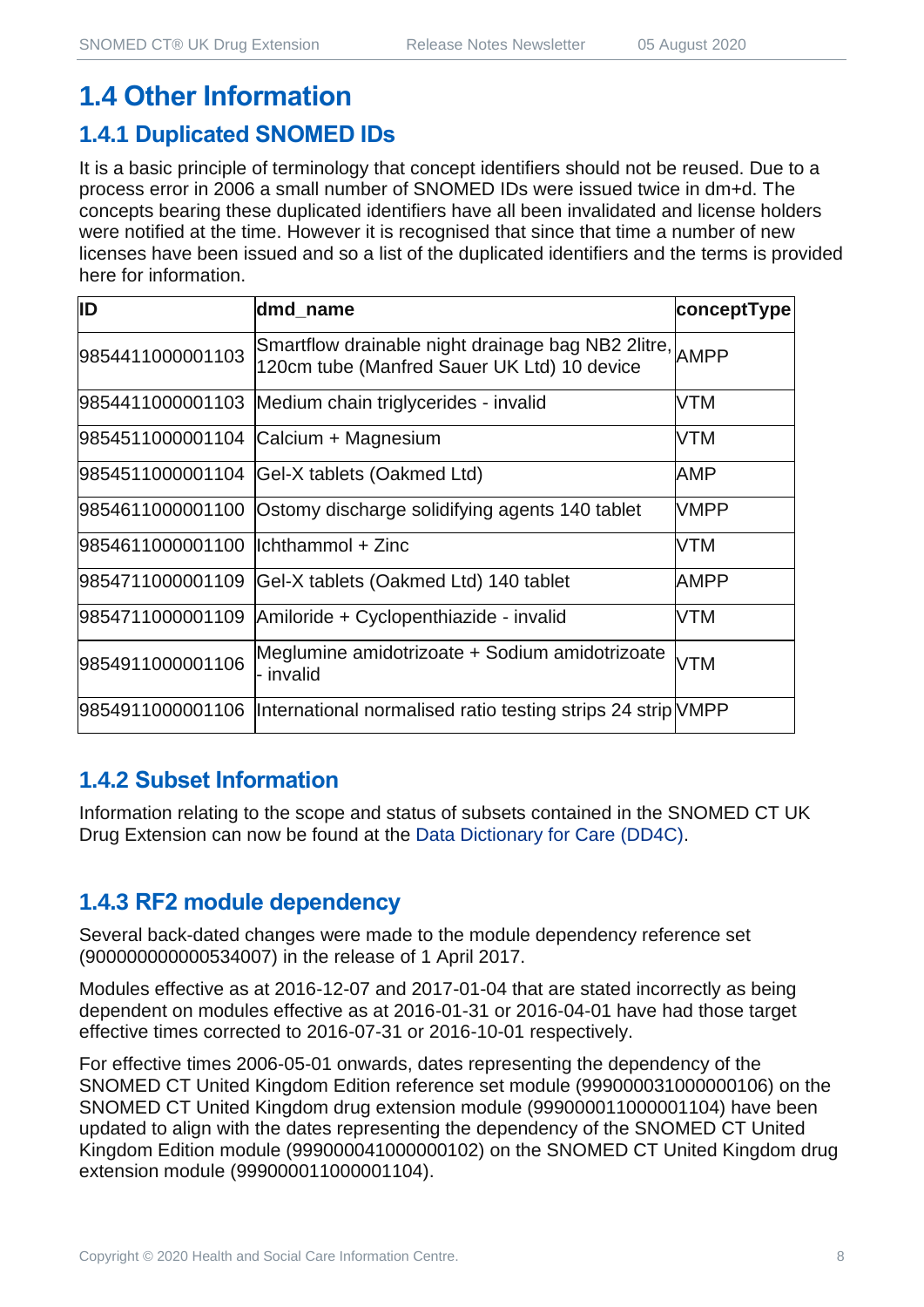For effective times before 2011-04-01, dates representing dependency on the SNOMED CT model component module (900000000000012004) have been updated to align with the single effective date (2002-01-31) of the model component module which remained unchanged during that period.

For effective times before 2004-01-31, in the release of 1 April 2017, dependencies were exhaustively represented. These included the missing immediate dependencies of the SNOMED CT United Kingdom drug extension module (999000011000001104) and of the SNOMED CT United Kingdom drug extension reference set module (999000021000001108) during that period. In the release of 1 April 2018, all dependency entries effective before 2004-01-31 were removed to reflect the SNOMED CT United Kingdom Edition baseline effective time of 2004-01-31.

#### **1.4.4 RF2 association references**

In the release of 21 March 2018, references in the WAS A association reference set (900000000000528000) to an unreleased component (reference effective as at 2015-04-02 and inactivated 2015-04-29) were removed.

In the release of 1 April 2018, references in the MOVED FROM association reference set (900000000000525002) effective as at 2010-03-10, but with a target component effective from 2010-04-01, have had the effective time corrected to 2010-04-01.

In the release of 4 September 2019, NHS Digital released a new dm+d specific association reference set:

• 10991000001109|NHS dictionary of medicines and devices association type reference set|

This refset provides a link between Inactive SNOMED CT concepts that are still in use in dm+d and their Active replacement in the SNOMED CT UK drug Extension release.

#### **1.4.5 NHS dm+d (dictionary of medicines and devices) realm language reference set**

In the 29.1.0 15-Apr-2020 release NHS Digital set every member of the NHS dm+d realm language reference set as Inactive.

In October 2019 NHS Digital stated it was their intent to withdraw the NHS dm+d (dictionary of medicines and devices) realm language reference set in April 2020:

• 999000671000001103 |National Health Service dictionary of medicines and devices realm language reference set (foundation metadata concept)|

The NHS dm+d realm language reference set has now been fully superseded by the NHS realm language reference set (pharmacy part):

• 999000691000001104 |National Health Service realm language reference set (pharmacy part) (foundation metadata concept)|

The metadata concept for the NHS dm+d realm language refset remains Active with all members of the refset set as Inactive. The metadata concept will be Inactivated in a future release.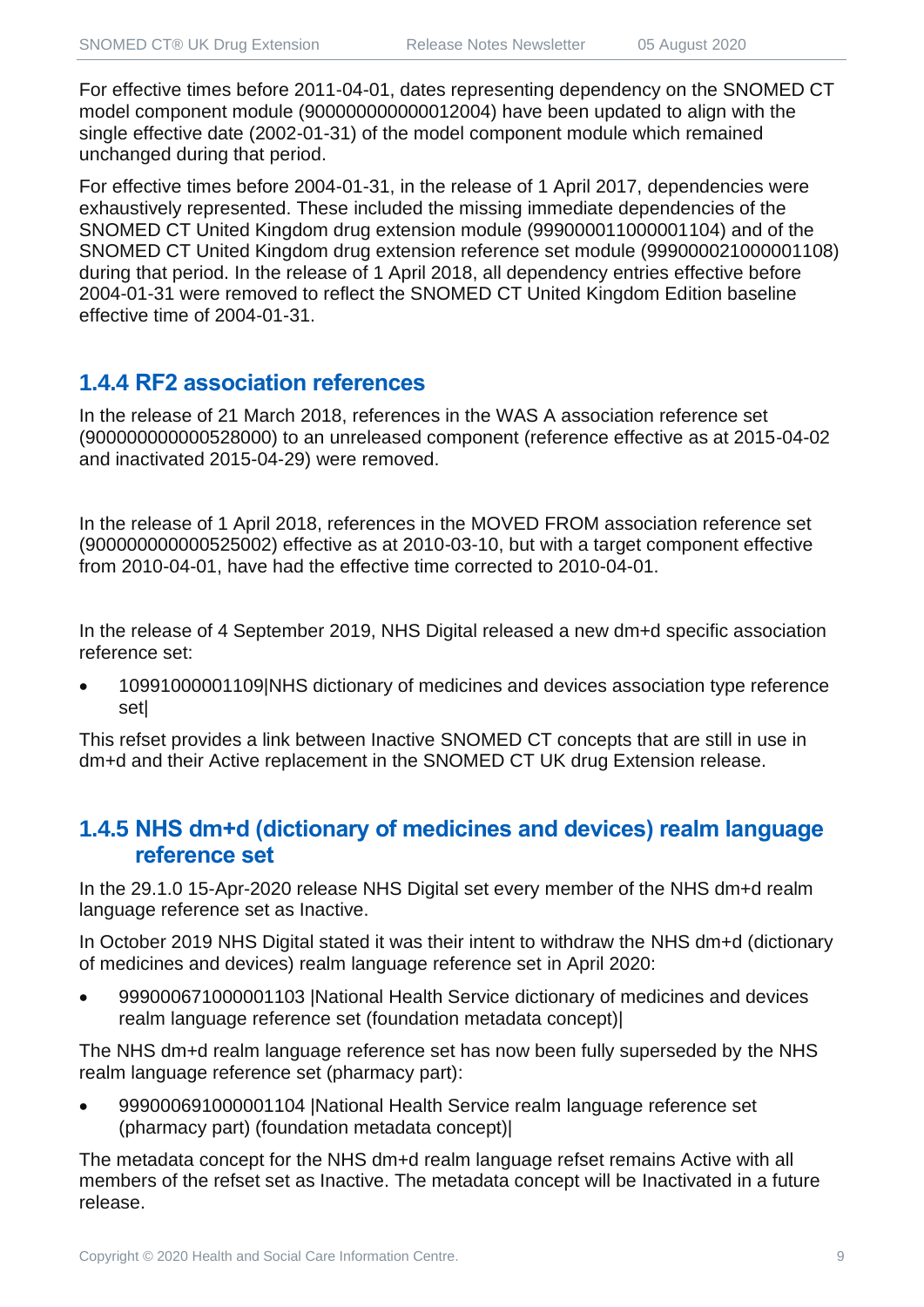# **1.5 Work in Progress**

#### **1.5.1 Medical Devices Dictionary (MDD)**

Work is in progress on expanding the population of medical devices in dm+d.

Currently only those devices reimbursable in Primary Care (appliances) are routinely populated in MDD. Work on the MDD will potentially impact on these appliances with respect to more appliances being described at VMP level and some change in textual descriptions.

More information will be provided as it comes available.